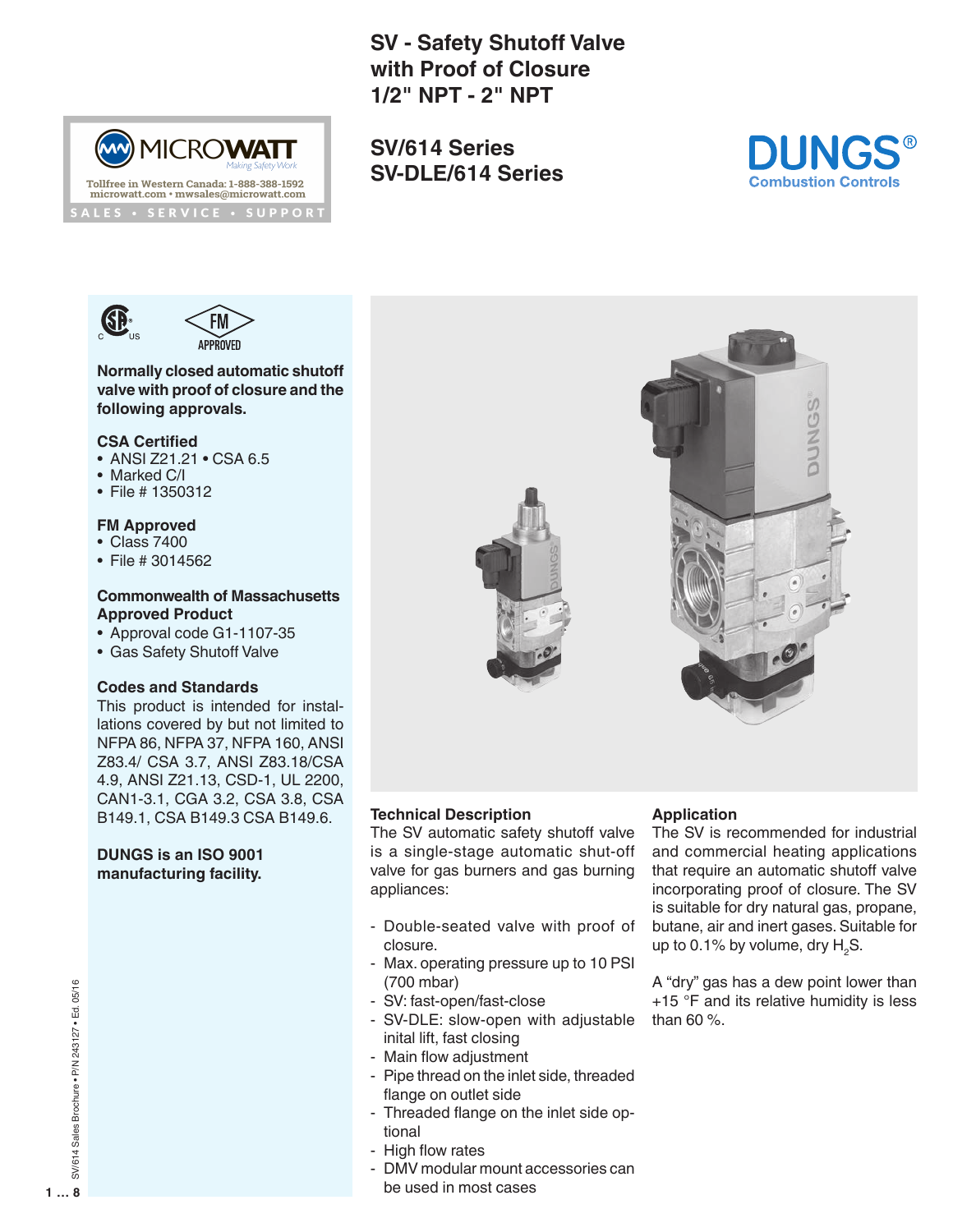**SV.../614** Single-stage automatic shutoff valve, fast-open, fast-closing. Incorporates proof of closure.

**SV-DLE.../614** Single-stage automatic shutoff valve, slow opening, fast closing. Adjustable max flow and adjustable initial lift. Incorporates proof of closure.

| <b>Specifications</b>                                     |                                                                               |                                                                                                                          |                  |               |  |  |
|-----------------------------------------------------------|-------------------------------------------------------------------------------|--------------------------------------------------------------------------------------------------------------------------|------------------|---------------|--|--|
| Model<br>Size (NPT)                                       | SV 1005 SV 1007 SV 1010 SV 1012<br>1"<br>1/2"<br>3/4"                         | 11/4"                                                                                                                    | SV 1015<br>11/2" | SV 1020<br>2" |  |  |
|                                                           | Pipe thread on the inlet side, threaded flange on outlet side                 |                                                                                                                          |                  |               |  |  |
| Max. operating pressure                                   | 10 PSI (700 mbar)                                                             |                                                                                                                          |                  |               |  |  |
| Max. body pressure                                        | 15 PSI (1000 mbar)                                                            |                                                                                                                          |                  |               |  |  |
| Max. close off pressure                                   | 15 PSI (1000 mbar)                                                            |                                                                                                                          |                  |               |  |  |
| Electrical ratings (+10 % / -15 %)                        | 120 VAC @ 50 - 60 Hz                                                          |                                                                                                                          |                  |               |  |  |
| Power ratings                                             | See page 5.                                                                   |                                                                                                                          |                  |               |  |  |
| Enclosure ratings                                         | NEMA Type 4 for NEMA 4 indoor only<br>NEMA Type 12                            |                                                                                                                          |                  |               |  |  |
| Electrical connection                                     | DIN-connector with 1/2" NPT conduit adapter                                   |                                                                                                                          |                  |               |  |  |
| Operating time                                            | 100 % duty cycle                                                              |                                                                                                                          |                  |               |  |  |
| Closing time                                              | $< 1$ s                                                                       |                                                                                                                          |                  |               |  |  |
| Opening time (to max. flow)                               | SV/614<br>SV-DLE/614                                                          | $< 1$ s<br>Adjustable to approx. 10 to 20 s at 70 °F                                                                     |                  |               |  |  |
| Initial lift adjustment                                   | SV-DLE/614 ONLY                                                               | 0 to 70 % of total flow; 0 to 35% of stroke                                                                              |                  |               |  |  |
| Max. flow adjustment                                      | SV-DLE/614 ONLY                                                               | 0 to 100 % of total flow; 0 to 100% of stroke.<br>When adjusted to low flows, flow repeatability upon opening is +/-15%. |                  |               |  |  |
| Materials in contact with gas                             | Housing:                                                                      | Aluminium, Steel; free of non-ferrous metals<br>Sealings on valve seats: NBR-based rubber                                |                  |               |  |  |
| Ambient temperature rating                                | -40 °F to +140 °F (-40 °C to +60 °C)                                          |                                                                                                                          |                  |               |  |  |
| Installation position                                     | Safety shut off valve from vertically upright to horizontal                   |                                                                                                                          |                  |               |  |  |
| Test ports /                                              | SV and SV-DLE: G 1/8 ISO 228 ports available.                                 |                                                                                                                          |                  |               |  |  |
| Pressure switch mounting ports                            | See page 3 and 4 for details.                                                 |                                                                                                                          |                  |               |  |  |
| Gas strainer (standard)                                   |                                                                               | Installed in the housing upstream (23 mesh)                                                                              |                  |               |  |  |
| Proof of closure switch<br>Factory mounted and calibrated |                                                                               | SPDT switch with indication lamps: AC max. 10 A resistive @ 120 VAC<br>AC max. 8 A inductive @ 120 VAC                   |                  |               |  |  |
| Valve proving system                                      | Requires VPS 504; mounts directly to either side of SV-(DLE) 1010 - 1020 only |                                                                                                                          |                  |               |  |  |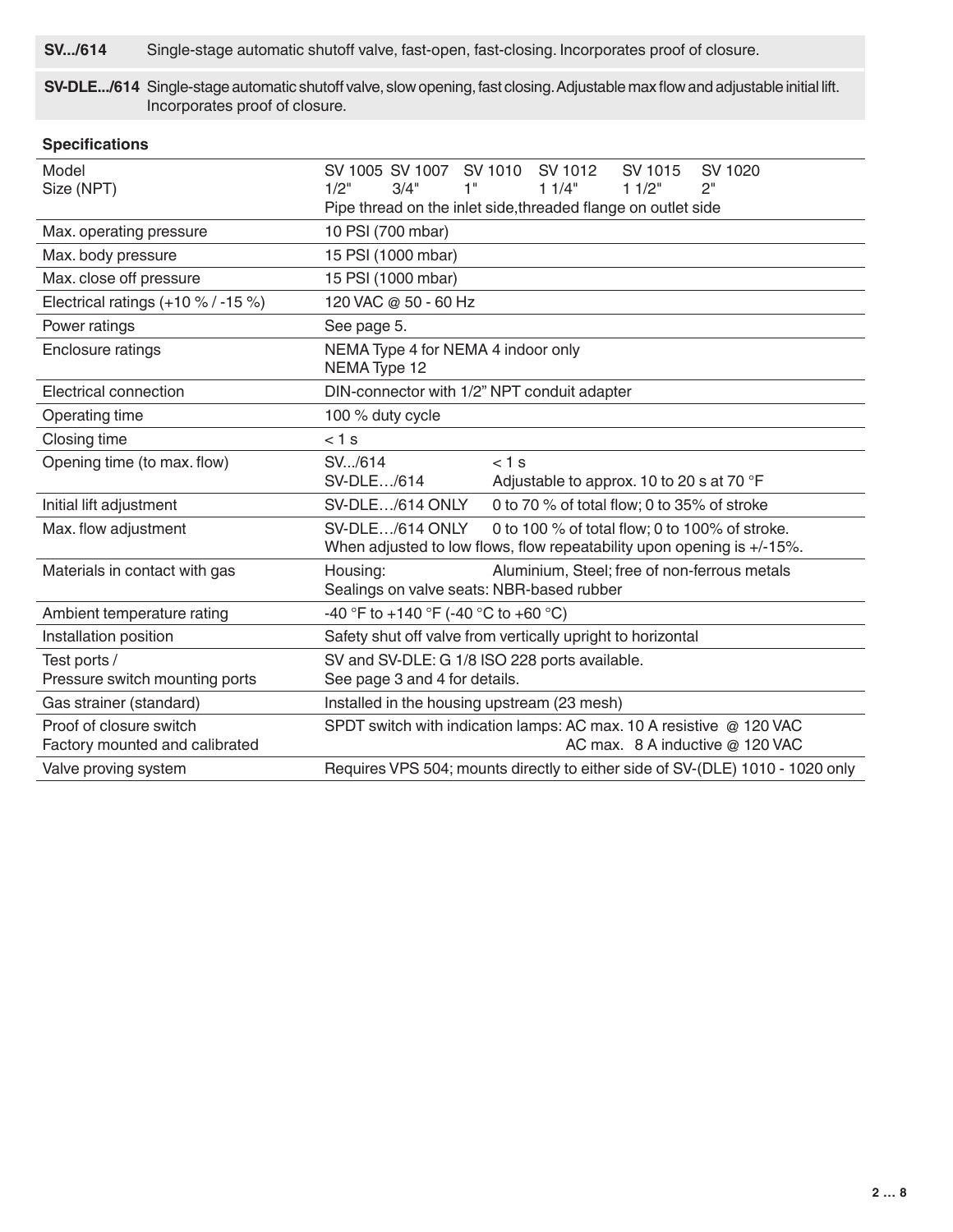

Valve Proving System for SV-(DLE)1010-1020 only

**When an accessory is added to the SV, it may not be possible to mount other devices.**

## **Test Ports**

G1/8 ISO 228 test ports available on both sides of the valve. Each side has one test port upstream (2), one downstream (3) of the valve seat. One Inlet (1) and outlet (4) of valve body. The SV 1010, 1012, 1015, and 1020 have one outlet (5) on valve flange. The G 1/8 test nipple (# 219008) can be screwed into any of the test ports.





**3 … 8**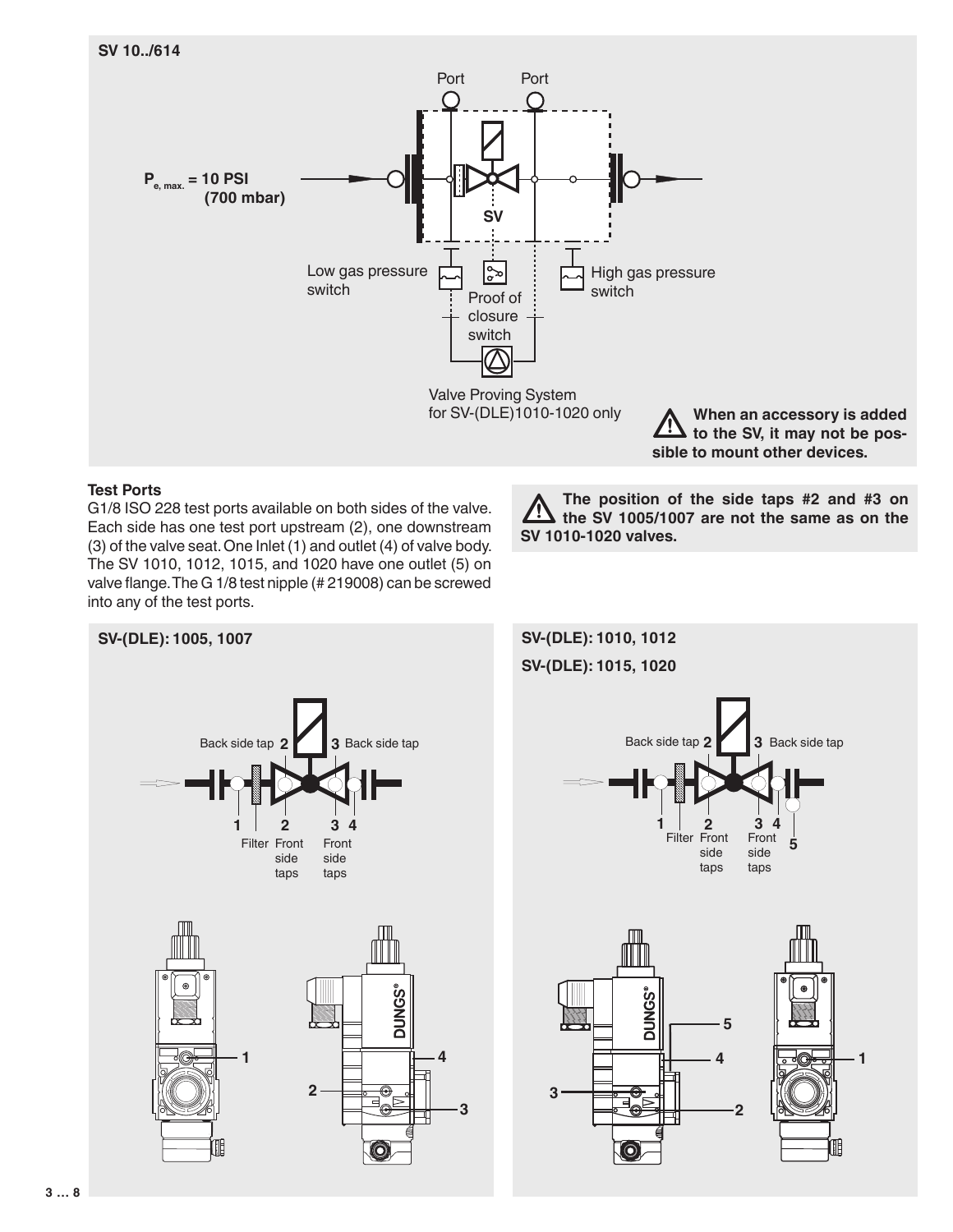|                                                    | <b>SV Model</b>          |                | <b>SV-DLE Model</b> |                |                           |                |
|----------------------------------------------------|--------------------------|----------------|---------------------|----------------|---------------------------|----------------|
| <b>Feature</b>                                     | 1005/1007                | 1010/1012      | 1015/1020           | 1005/1007      | 1010/1012                 | 1015/1020      |
| <b>Main flow adjustment</b>                        |                          |                |                     | X              | X                         | $\times$       |
| <b>Slow opening</b>                                |                          |                |                     | $\mathsf{X}$   | $\mathsf{X}$              | $\mathsf{X}$   |
| <b>Strainer</b>                                    | $\mathsf{X}$             | $\mathsf{X}$   | $\mathsf{X}$        | X              | X                         | X              |
| Ports for field mountable gas<br>pressure switch   | $\mathsf{X}$             | $\mathsf{X}$   | X                   | X              | X                         | X              |
| GAO, GMH, GMLA2 valve inlet<br>(Port 1)            | $\sim$<br>3              | X              | X                   | 3              | X                         | X.             |
| GAO, GMH, GMLA2 valve outlet<br>(Port 4)           | 3                        | (X)            | (X)                 | 3              | (X)                       | (X)            |
| GAO, GMH, GMLA2 inlet flange<br>(Optional Flange)  |                          | $\mathsf{X}$   | $\mathsf{X}$        |                | $\boldsymbol{\mathsf{X}}$ | $\mathsf{X}$   |
| GAO, GMH, GMLA2 outlet flange<br>(Port 5)          | $\sim$                   | $\mathsf{X}$   | $\sf X$             | ÷.             | $\mathsf{X}$              | $\mathsf{X}$   |
| GAO, GMH, GMLA2 both sides<br>upstream (port 2)    | $\mathsf{X}$             | X              | $\mathsf{X}$        | X              | $\mathsf{X}$              | X              |
| GAO, GMH, GMLA2 both sides<br>downstream (port 3)  | ٠                        | $\mathsf{X}$   | $\mathsf{X}$        |                | $\mathsf{X}$              | X              |
| <b>Flange installed on outlet</b>                  | $\mathsf{X}$             | $\mathsf{X}$   | $\mathsf{X}$        | $\mathsf{X}$   | $\mathsf{X}$              | $\mathsf{X}$   |
| <b>Flange installed on inlet</b>                   | (X)                      | (X)            | (X)                 | (X)            | (X)                       | (X)            |
| Ignition gas flange NPT 1/2<br>(225043)            |                          | (X)            | (X)                 |                | (X)                       | (X)            |
| 1/4" NPT Adapter both sides<br>upstream (225047)   | (X)                      | (X)            | (X)                 | (X)            | (X)                       | (X)            |
| 1/4" NPT Adapter both sides<br>downstream (225047) | $\overline{\phantom{a}}$ | (X)            | (X)                 |                | (X)                       | (X)            |
| Valve proving system VPS 504 S06<br>(221073)       | 1                        | (X)            | (X)                 | 1              | (X)                       | (X)            |
| G 1/8 Test Nipple (219008)                         | $\overline{2}$           | $\overline{2}$ | $\overline{2}$      | $\overline{2}$ | $\overline{2}$            | $\overline{2}$ |

| ۰   | Not avaliable / Not possible                           |
|-----|--------------------------------------------------------|
| X   | Standard                                               |
| (X) | Optional                                               |
|     | Alternative valve proving system:<br>VDK 200 (216-352) |
| 2   | Fits into any test port                                |
| 3   | No adapter exists to mount a switch at this port       |

| Flow (CFH) of natural gas, s.g. 0.65 at 60 $\degree$ F<br>with 1 in. W.C. pressure drop |      |  |  |  |
|-----------------------------------------------------------------------------------------|------|--|--|--|
| SV 1005/614                                                                             | 335  |  |  |  |
| SV 1007/614                                                                             | 450  |  |  |  |
| SV 1010/614                                                                             | 900  |  |  |  |
| SV 1012/614                                                                             | 1300 |  |  |  |
| SV 1015/614                                                                             | 1950 |  |  |  |
| SV 1020/614                                                                             | 2250 |  |  |  |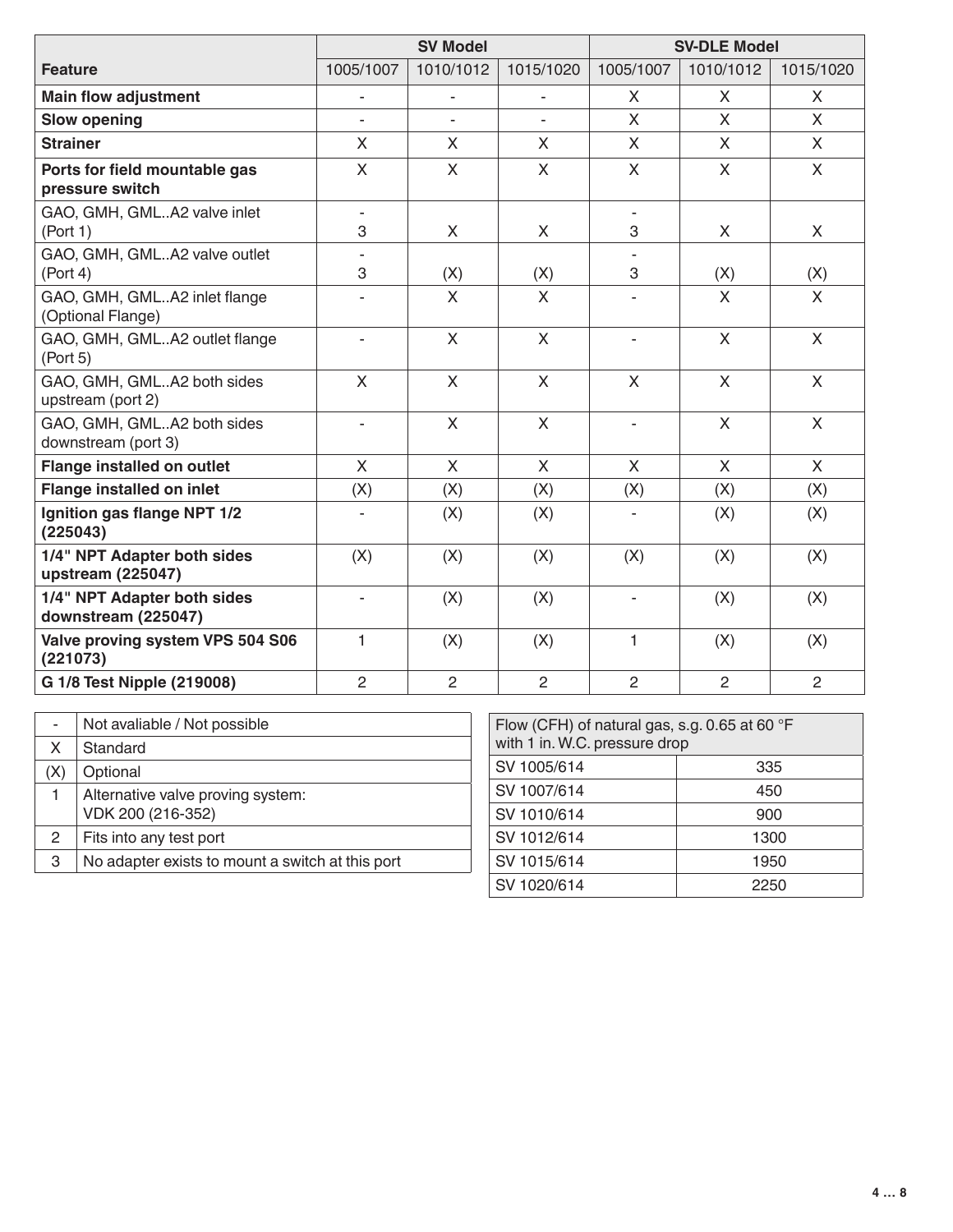# **Dimensions SV..., SV-DLE inch (mm)**





d = Space required for replacing solenoid

| <b>Type</b>     | <b>Order No.</b><br>120 VAC @<br>50-60 Hz | Pressure <sub>max.</sub><br>[PS] | <b>Size</b>      | <b>Dimensions [inch]</b><br>Dimensions [mm] |            |             | Rating<br>[VA] | <b>Weight [lbs]</b><br>[kg] |             |
|-----------------|-------------------------------------------|----------------------------------|------------------|---------------------------------------------|------------|-------------|----------------|-----------------------------|-------------|
|                 |                                           |                                  |                  | a                                           | b          | $\mathbf c$ | d              |                             |             |
| SV 1005/614     | 267076                                    | 10                               | <b>NPT 1/2</b>   | 6.0<br>152                                  | 3.8<br>96  | 2.4<br>62   | 8.5<br>215     | 20                          | 3.3<br>1.5  |
| SV 1007/614     | 267073                                    | 10                               | <b>NPT 3/4</b>   | 6.0<br>152                                  | 3.8<br>96  | 2.4<br>62   | 8.5<br>215     | 20                          | 3.3<br>1.5  |
| SV 1010/614     | 267074                                    | 10                               | NPT <sub>1</sub> | 9.2<br>233                                  | 4.6<br>116 | 3.4<br>87   | 10.9<br>277    | 25                          | 9.3<br>4.2  |
| SV 1012/614     | 267078                                    | 10                               | <b>NPT 1 1/4</b> | 9.2<br>233                                  | 4.6<br>116 | 3.4<br>87   | 10.9<br>277    | 25                          | 9.3<br>4.2  |
| SV 1015/614     | 267071                                    | 10                               | <b>NPT 1 1/2</b> | 12.0<br>305                                 | 6.5<br>165 | 4.5<br>115  | 14.6<br>370    | 45                          | 16.1<br>7.3 |
| SV 1020/614     | 267080                                    | 10                               | NPT <sub>2</sub> | 12.0<br>305                                 | 6.5<br>165 | 4.5<br>115  | 14.6<br>370    | 45                          | 16.1<br>7.3 |
| SV-DLE 1005/614 | 267077                                    | 10                               | <b>NPT 1/2</b>   | 8.1<br>205                                  | 3.8<br>96  | 2.4<br>62   | 8.5<br>215     | 20                          | 3.5<br>1.6  |
| SV-DLE 1007/614 | 267072                                    | 10                               | <b>NPT 3/4</b>   | 8.1<br>205                                  | 3.8<br>96  | 2.4<br>62   | 8.5<br>215     | 20                          | 3.5<br>1.6  |
| SV-DLE 1010/614 | 267075                                    | 10                               | NPT <sub>1</sub> | 10.5<br>266                                 | 4.6<br>116 | 3.4<br>87   | 10.9<br>277    | 25                          | 9.3<br>4.2  |
| SV-DLE 1012/614 | 267079                                    | 10                               | <b>NPT 1 1/4</b> | 10.5<br>266                                 | 4.6<br>116 | 3.4<br>87   | 10.9<br>277    | 25                          | 9.3<br>4.2  |
| SV-DLE 1015/614 | 267070                                    | 10                               | <b>NPT 1 1/2</b> | 12.0<br>305                                 | 6.5<br>165 | 4.6<br>116  | 14.6<br>370    | 45                          | 16.1<br>7.3 |
| SV-DLE 1020/614 | 267081                                    | 10                               | NPT <sub>2</sub> | 12.0<br>305                                 | 6.5<br>165 | 4.6<br>116  | 14.6<br>370    | 45                          | 16.1<br>7.3 |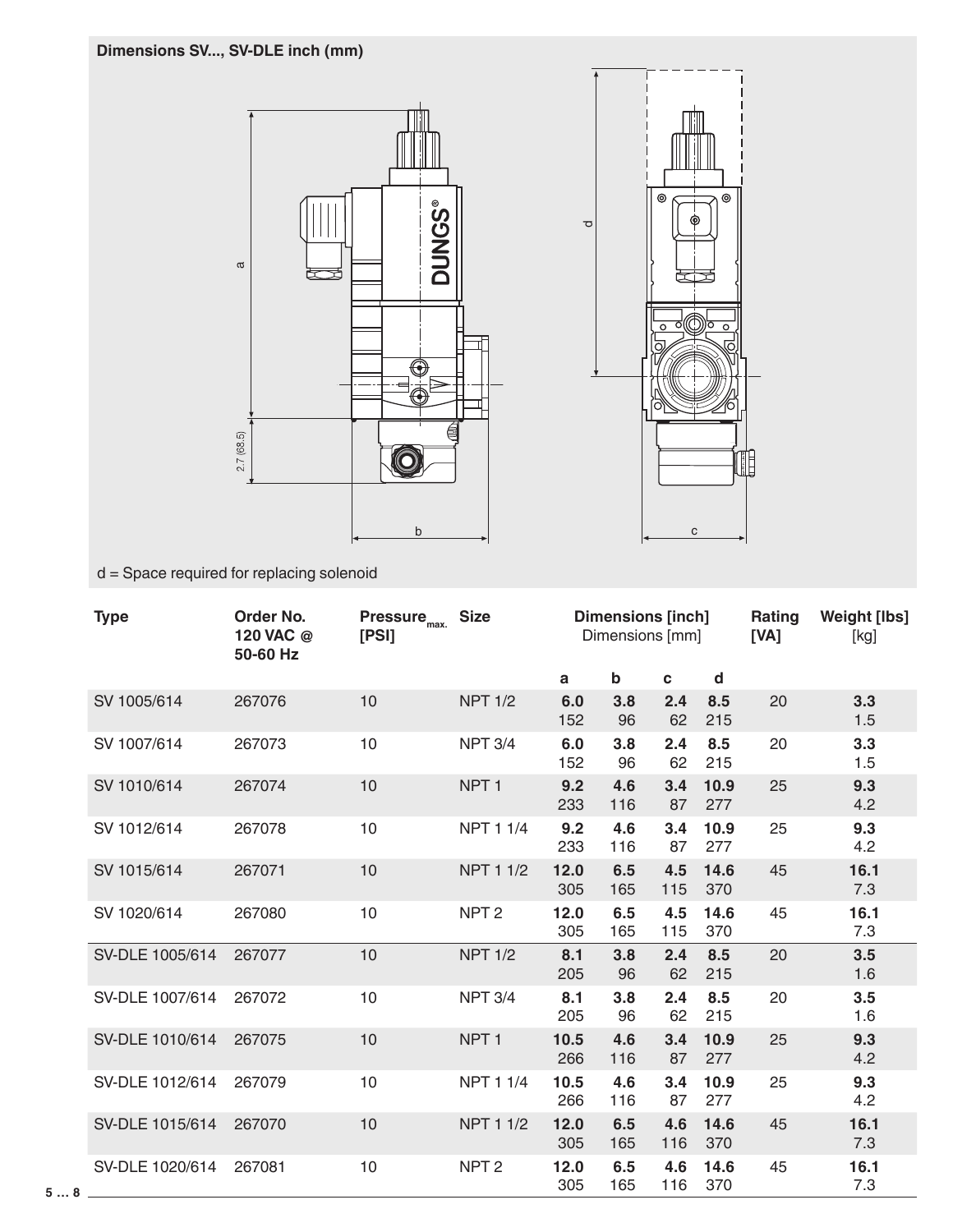| <b>Valve Accessories</b>                               |             |                   |                  |  |  |
|--------------------------------------------------------|-------------|-------------------|------------------|--|--|
| *Flange kit                                            | <b>Size</b> | <b>NPT Part #</b> | <b>Rp Part #</b> |  |  |
| SV 1005 / 1007                                         | 1/2         | 242650            | 242220           |  |  |
| SV 1005 / 1007                                         | 3/4         | 242651            | 242221           |  |  |
| SV 1010 / 1012                                         | 1/2         | 242653            | 242223           |  |  |
| SV 1010 / 1012                                         | 3/4         | 242654            | 242224           |  |  |
| SV 1010/1012                                           | 1           | 242655            | 242225           |  |  |
| SV 1010 / 1012                                         | 11/4        | 242656            | 242226           |  |  |
| SV 1010/1012                                           | 11/2        | 245563            | 243817           |  |  |
| SV 1015 / 1020                                         | 1           | 242657            | 242227           |  |  |
| SV 1015 / 1020                                         | 11/4        | 242658            | 242228           |  |  |
| SV 1015 / 1020                                         | 11/2        | 242659            | 242229           |  |  |
| SV 1015 / 1020                                         | 2           | 242660            | 242230           |  |  |
| *Mounting kit includes 1 flange, 4 bolts and 1 O-ring. |             |                   |                  |  |  |

**The SV 1010, 1012, 1015 and 1020 flanges are the same as the DMV flanges, however the mounting screws used for the SV and DMV are different. DO NOT interchange flange mounting screws.**

**SV supplied with downstream flange and mounting kit as standard.**

**Flange kit is only needed if a flange is desired on the inlet of the valve.**

## **Additional Accessories**

## **VPS 504**

Valve proving system approved by some authorities having jurisdiction in lieu of vent valve and "proof of closure". (NFPA 86) NEMA Type 12 only.

### **GAO/GMH/GML A2 pressure switch DMK butterfly control valve**

Mounts directly downstream of DMV to modulate gas flow. Requires DMA actuator.

# **Pressure drop for other gases**

To determine the pressure drop when using a gas other than natural gas, use the flow formula below and f value located in the table below to determine

## **DMA actuator**.

Mounts directly to DMK to modulate gas flow. 12 and 30 second actuators avaliable. NEMA Type 4 cover avaliable.

## **Adapters**

- 1/4" NPT adapter (225047)
- 1/2" NPT Pilot gas adapter; Check flow requirements. (225043)

the "corrected" flow rate in CFH through the valve for the other gas used. For example, when using propane, divide the volume (CFH) of propane required for the application by the calculated value

• G 1/8" Test nipple (219008)

f ( $f = 0.66$  for propane). Use this "corrected" flow rate and the flow curve on the next page to determine pressure drop for propane.

# **Determining equivalent flow through valves using another gas**



| Type of gas   | <b>Density</b><br>[ $kg/m3$ ] | s.g. |      |
|---------------|-------------------------------|------|------|
| Natural gas   | 0.81                          | 0.65 | 1.00 |
| <b>Butane</b> | 2.39                          | 1.95 | 0.58 |
| Propane       | 1.86                          | 1.50 | 0.66 |
| Air           | 1.24                          | 1.00 | 0.80 |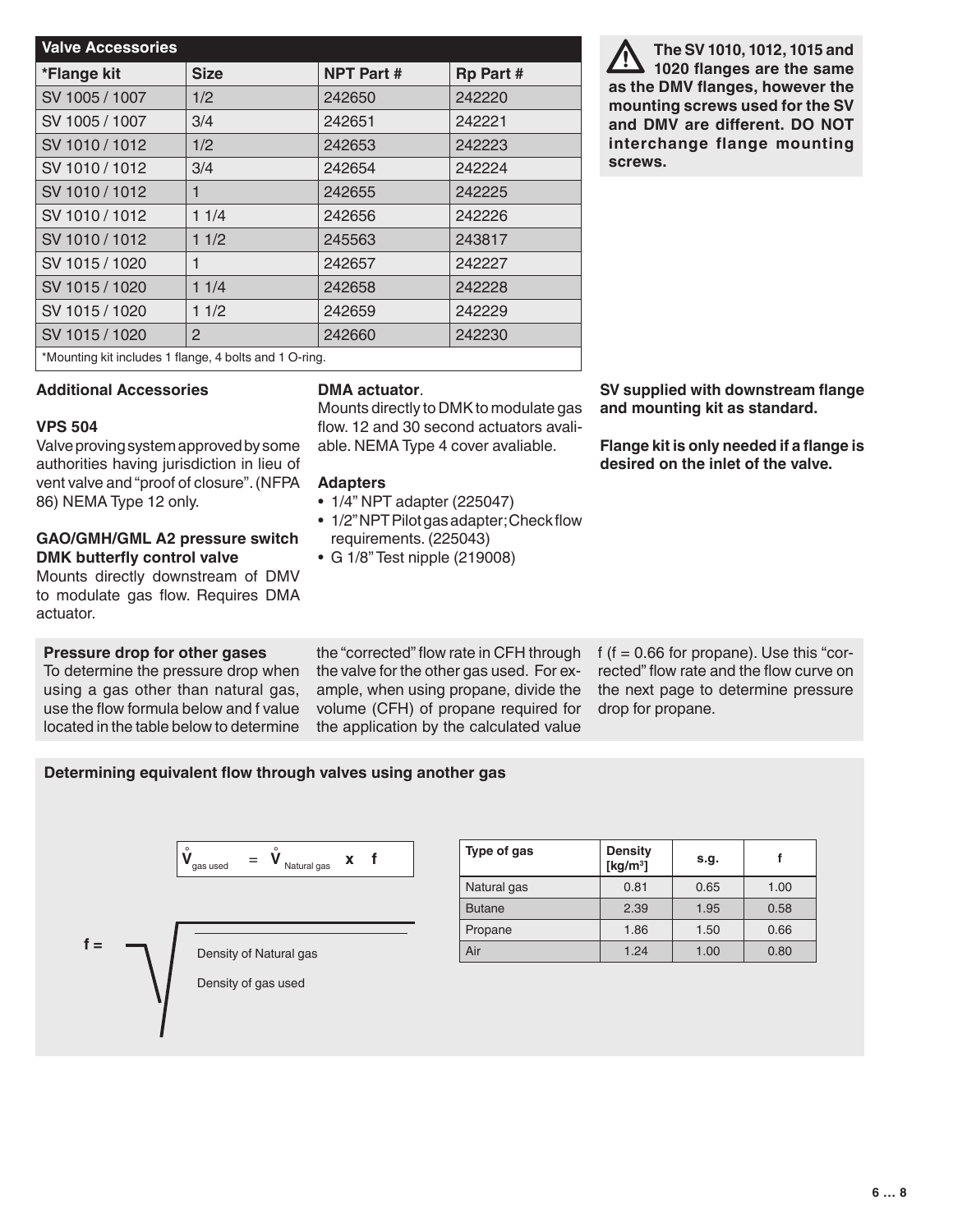